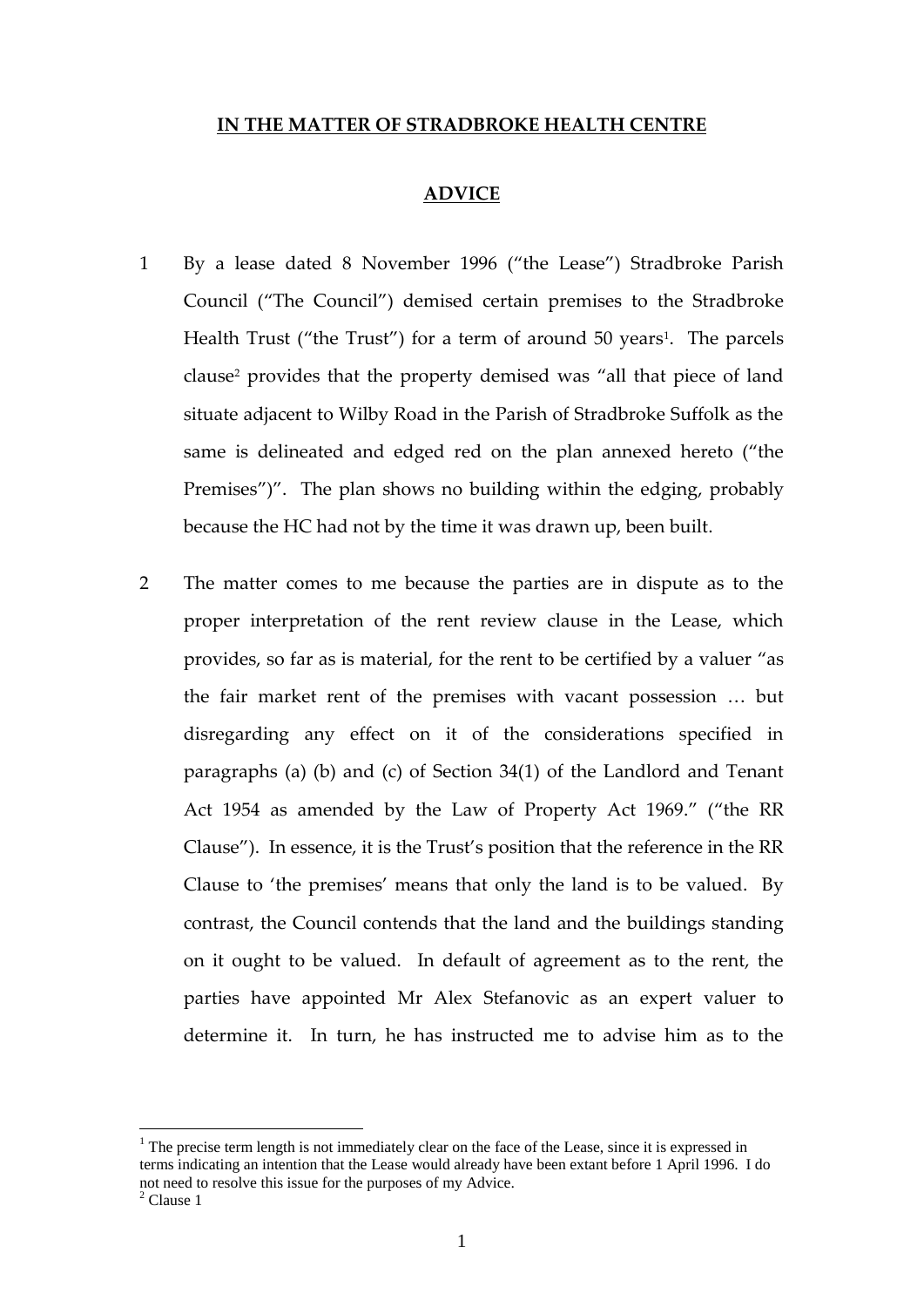proper construction of the RR Clause in respect of the property to be valued.

# THE LAW AND THE SCOPE OF THE RELEVANT / ADMISSIBLE EVIDENCE

- 3 It will I hope help the parties for me to set out some of the key legal principles involved in a case such as this.
- 4 Fundamentally, the process of construing a document is an attempt to identify the intentions of the parties. However, that is a process undertaken on an objective basis; the parties' actual subjective intentions are inadmissible. The Court looks at the document and tries, in the light of the admissible background factual matrix against which the document was agreed, to ascertain its meaning. Where, as here, the Court is faced with a document that is to be registered on a public register (a lease of this length was subject to compulsory registration), the background evidence that is available is much more restricted. In *Cherry Tree Investments v Landmain*, the Court of Appeal held that a mistaken omission from a registered charge could not be corrected by construing it in the light of a facility letter that preceded it. Lewison LJ said:

*"The reasonable reader's background knowledge would, of course, include the knowledge that the charge would be registered in a publicly accessible register upon which third parties might be expected to rely. In other words a publicly registered document is addressed to anyone who wishes to inspect it. His knowledge would include the knowledge that in so far as documents or copy documents were retained by the registrar they were to be taken as containing all material terms, and that a person inspecting the register could not call for originals. The reasonable reader would also understand that the parties had a*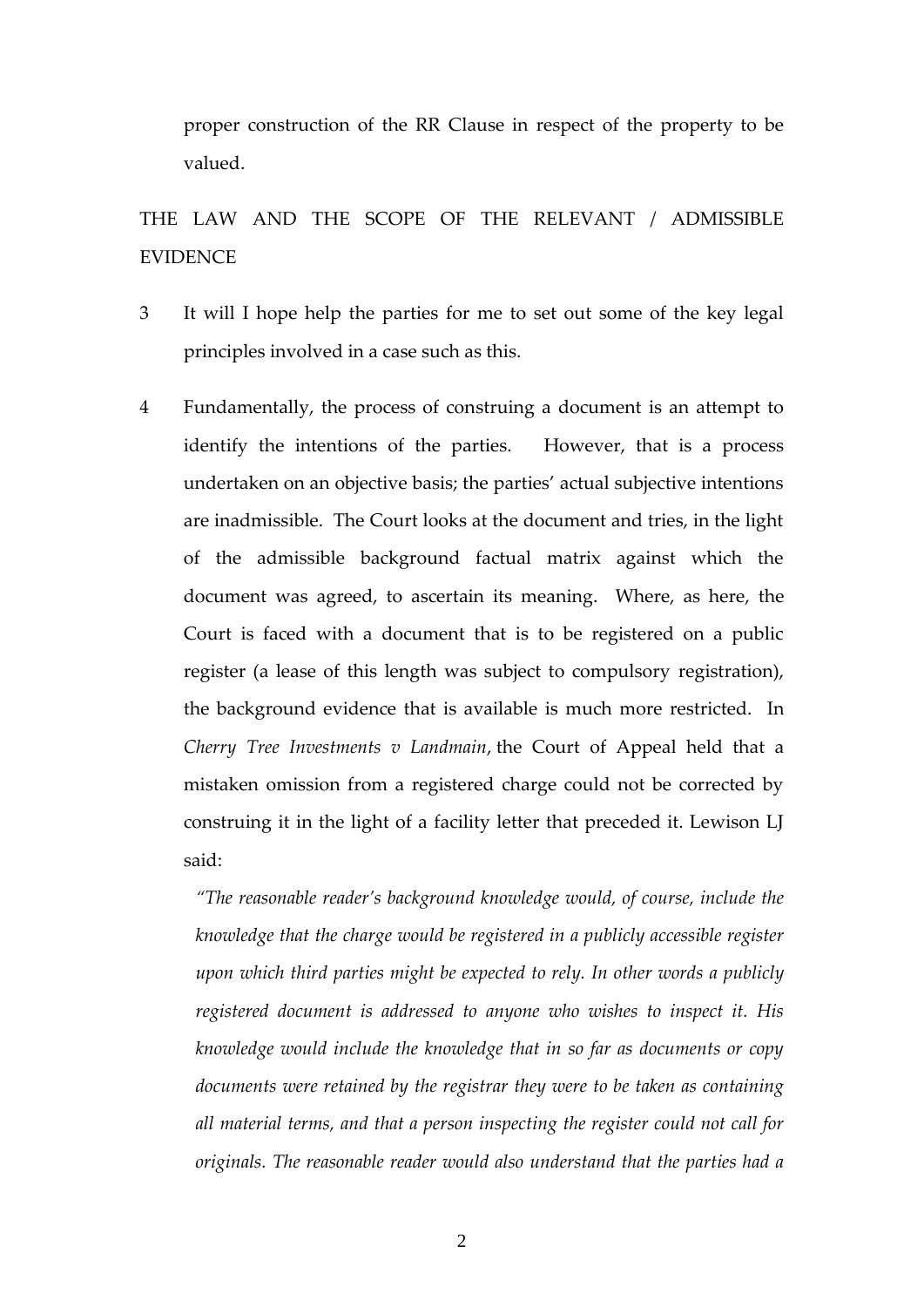*choice about what they put into the public domain and what they kept private. He would conclude that matters which the parties chose to keep private should not influence the parts of the bargain that they chose to make public. There is, in my judgment, a real difference between allowing the physical features of the land in question to influence the interpretation of a transfer or conveyance (which we do) and allowing the terms of collateral documents to do the same (which we should not). Land is (almost) invariably registered with general boundaries only, so the register is not conclusive about the precise boundaries of what is transferred. Moreover, physical features are, after all, capable of being seen by anyone contemplating dealing with the land and who takes the trouble to inspect. But a third party contemplating dealing with the land has no access to collateral documents."*

- 5 Two points arise from the foregoing, which can conveniently be dealt with at the outset. First, the submissions / evidence put forward by both parties as to their subjective intentions are inadmissible and cannot be taken into account when it comes to construing the Lease. Second, the contemporaneous collateral documentation adduced by the parties – in particular the correspondence and Feasibility Study – would not have been things which 3rd parties could reasonably have been supposed to know about<sup>3</sup>.
- 6 Pausing here, the exclusion of the correspondence and the Feasibility Study is a matter which is beneficial to the Trust in this dispute. While I accept they are not totally unambiguous, in my view they definitely point towards the parties *subjectively* intending that more than a mere ground rent would be payable in the future. Despite that being my

<sup>&</sup>lt;sup>3</sup> See also *Attorney General of Belize v Belize Telecom Ltd* [2009] 2 All ER 1127 and *Cosmetic Warriors v Gerrie* [2015] EWHC 3718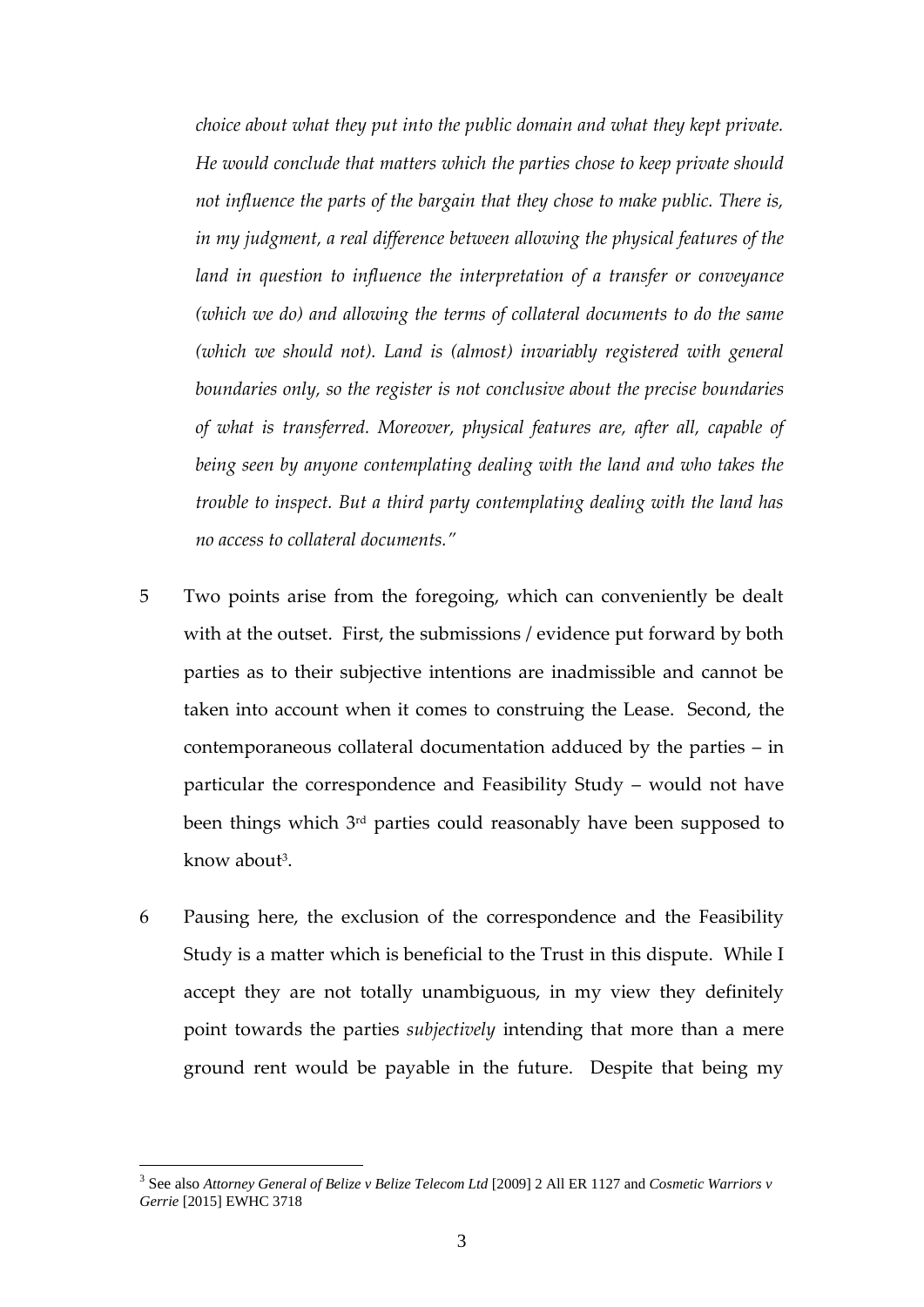impression, I do not take account of it when assessing the meaning of the Lease on an objective basis.

- 7 In addition, the parties' subsequent dealings / correspondence are not admissible as to the meaning of the Lease either.
- 8 As such, while I have read all of the material supplied to me, the majority of it is, in fact, irrelevant to the task which I am asked to perform.
- 9 I should add at this stage that I have seen a point was taken at the end of December 2018 as to whether without prejudice material ought to have been included in the papers. Without taking a view as to whether that is correct, it concerns the 2016 rent review and as such, given what I have set out above, it is not relevant for my considerations so I would not be taking it into account anyway.
- 10 Returning to the legal position, certain general propositions about rent reviews are stated in Woodfall: Landlord & Tenant<sup>4</sup> :

*"In construing a rent review clause, and in particular those parts of it that prescribe the basis of valuation, three fundamental principles must be borne in mind. First, the general purpose of a rent review clause is to keep the rent in line with current property values having regard to the current value of money, and not to provide either the landlord or the tenant with a windfall based upon an artificial basis of valuation. Secondly, as with any valuation, the valuer should adhere as closely as possible to reality and depart from it only when and to the extent that the rent review clause so requires, either expressly or by necessary implication. Thirdly, the overriding objective of a rent review clause* 

<u>.</u>

<sup>4</sup> Para 8.027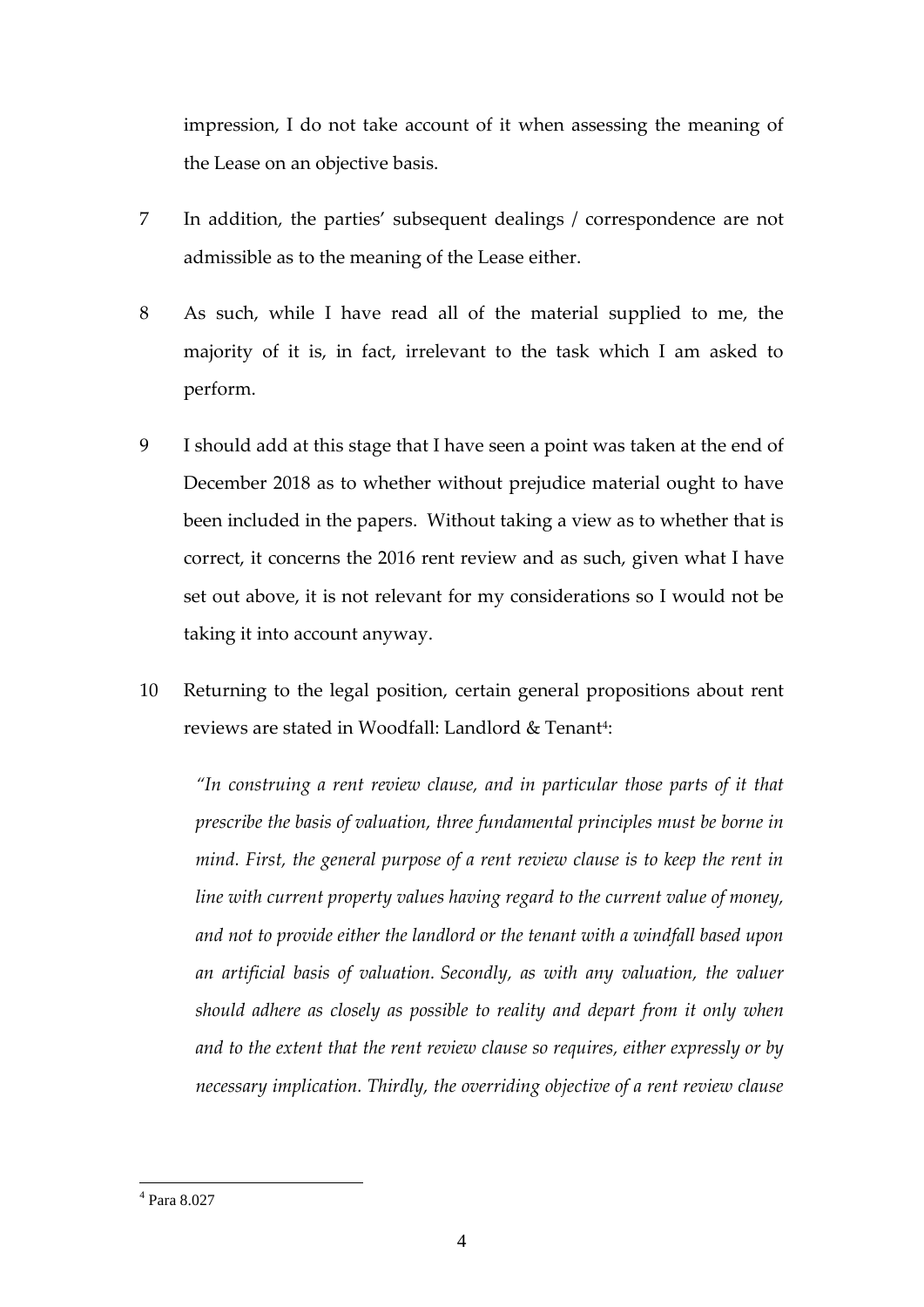*is to arrive at an up to date rent, and the literal construction of a rent review clause may have to be sacrificed to achieve this result.* 

*However, this is not to say that there is any presumption that the rent payable under a rent review clause should always be a market rent or that a rent review clause should always produce an increase in the rent.* 

*The presumption of reality may have to give way to clear words in a lease, and the courts recognise that it is common for landlords to attempt to manipulate reality in order to achieve a higher rent. Similarly, where the words of a disregard are clear, the court will give effect to it, even though the result may not seem commercially sensible"*

11 Woodfall continues, at paragraph 8.030:

*"Normally the property to be valued is the demised property. However, there is nothing to prevent the parties from fixing the rent by reference to a hypothetical building, and this is sometimes done where the actual building has been modified or adapted to suit the particular needs of the actual tenant or is otherwise difficult to compare with buildings generally.*

*As a general rule, the property must be valued in the physical condition in which it stood on the valuation date, without regard to how it got into that condition."*

12 In *Ponsford v H.M.S. Aerosols* [1978] 3 W.L.R. 241, the House of Lords considered a dispute over whether a tenant's improvements fell to be disregarded. Viscount Dilhorne said this:

*"In the absence of any such express provision as Parliament thought it necessary to include in section 34, I do not think that one is entitled to conclude that by the use of the words 'assessed as a reasonable rent for the demised premises' the parties were seeking to express their agreement that in*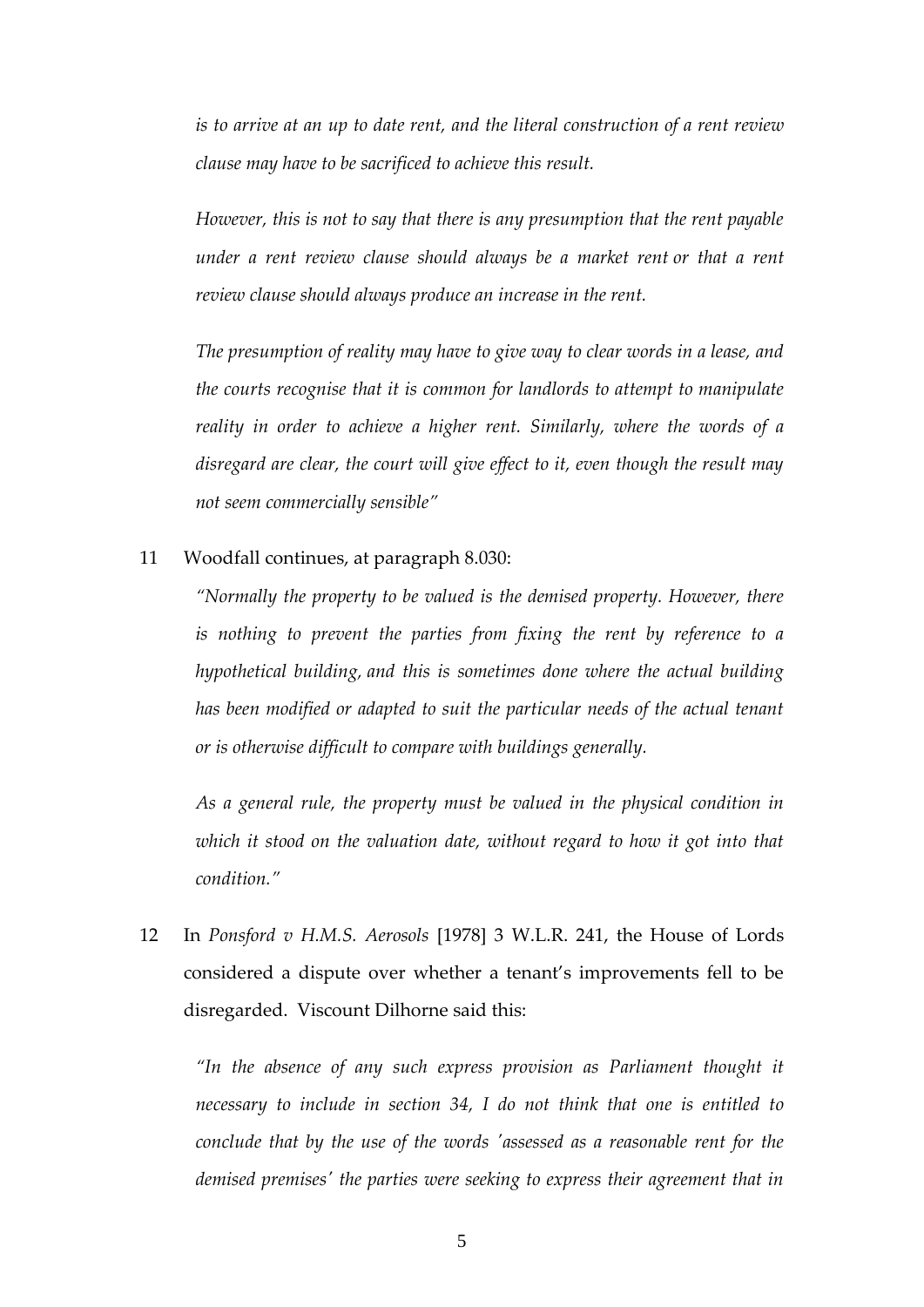*assessing the rent, the effect of improvements made by the lessees was to be disregarded.*

*If the parties to this lease had agreed that the effect of improvements was to be disregarded in assessing the rent, that could easily have been stated and if that had been agreed, I expect it would have been … In the absence of any such express provision as Parliament thought it necessary to include in section 34, I do not think that one is entitled to conclude that by the use of the words "assessed as a reasonable rent for the demised premises" the parties were seeking to express their agreement that in assessing the rent the effect of improvements made by the lessees was to be disregarded."*

12 In the same case, Lord Fraser said the following, referring to the general proposition of law that anything affixed to the land (such as a building) is treated as the land:

*"The premises would have included the improvements without express provision to that effect, on the principle that anything made part of the premises by the tenants enures to the landlord"*

13 *Goh Eng Wah v Yap Phooi Yin* [1988] 2 EGLR 148 concerned the demise of land on which the tenants built a cinema at their own expense. Lord Templeman said:

*"By well-established principles, that rent would issue out of the land including any buildings from time to time on the land and would prima facie be referable to the value of the land plus buildings."*

He then considered whether there was anything in the language of the lease which displaced that construction, but concluded that the parties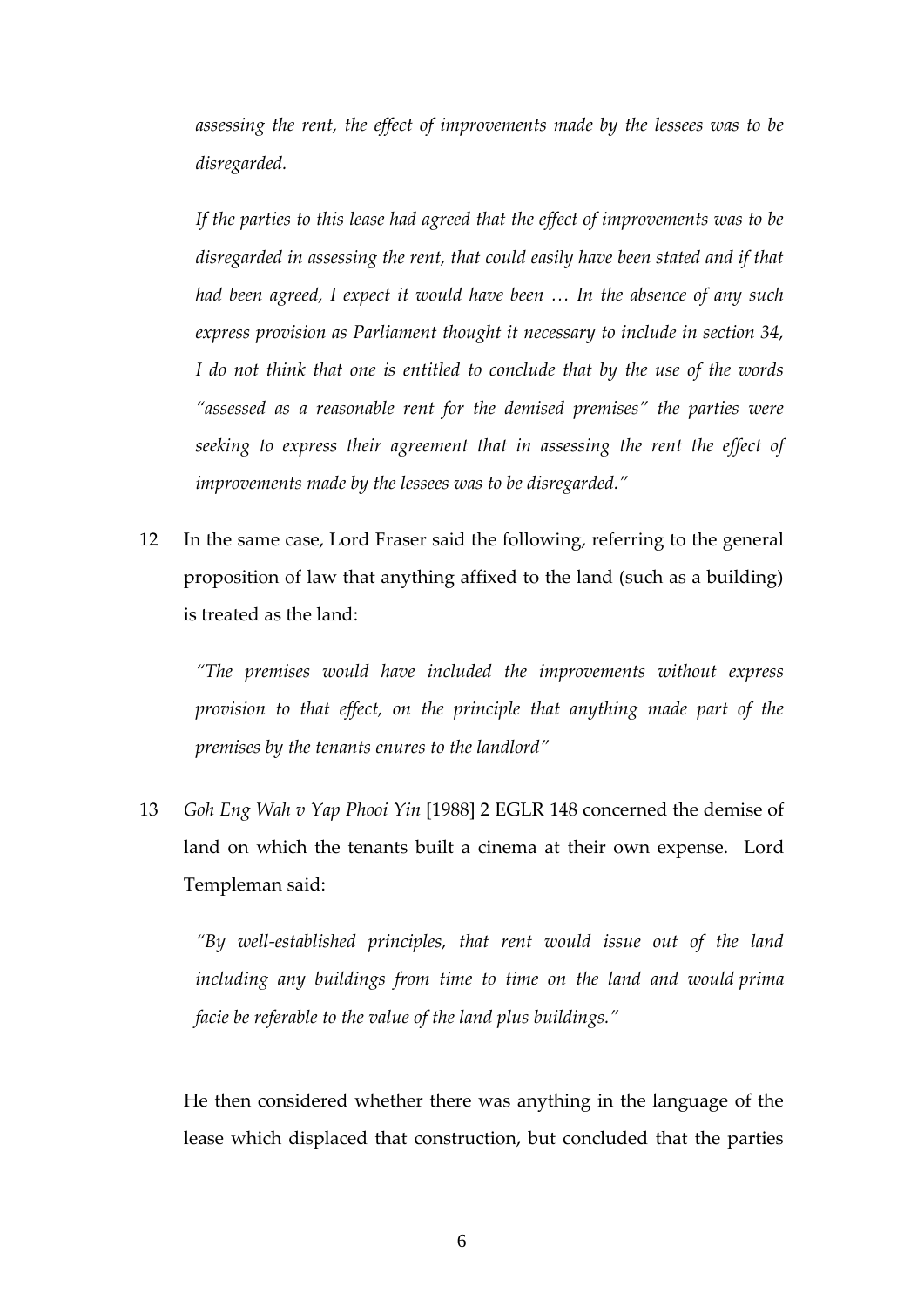intended that the rent to be fixed by the arbitrator should include them. He continued:

*"… if the parties intended that the rent fixed by an arbitrator should ignore the buildings on the land, they should and would have given express instructions to the arbitrator for that purpose. In the absence of any such express instructions in the lease, then whatever the parties may in their heart of hearts have intended, the lease on its true construction does not authorise any deviation from the usual rule and it follows that the rent must be fixed by reference to the land and the buildings thereon."*

14 *Braid v Walsall MBC* (1999) 78 P. & C.R. 94 was a decision of the Court of Appeal in which the Court first endorsed the principle that, in construing a rent review provision there is a prima facie assumption that the parties intended that the premises should be valued as at the rent review date, that is to say together with any buildings situated thereon at that date. Sir Christopher at 102 then went on to say this:

*"Nevertheless, all the authorities which established that proposition recognise that it is open to the parties to a lease to agree that the valuer shall assess the rent on the basis that, notwithstanding reality, the land is still undeveloped. And though Lord Templeman in Goh v Yap and some other similar dicta have referred to the need for 'express' instructions to negative the general rule, I do not think it could be or has been argued that this means that the lease has to*  include words which specifically and in terms [provide] that buildings shall *not be taken into account in the valuation. All it means is that the lease must give a very clear indication of a contrary intention, if it is to negative the general rule."*

15 In *Sheerness Steel v Medway Ports Authority* [1992] EGLR 133, the rent review clause expressly provided for the disregard of certain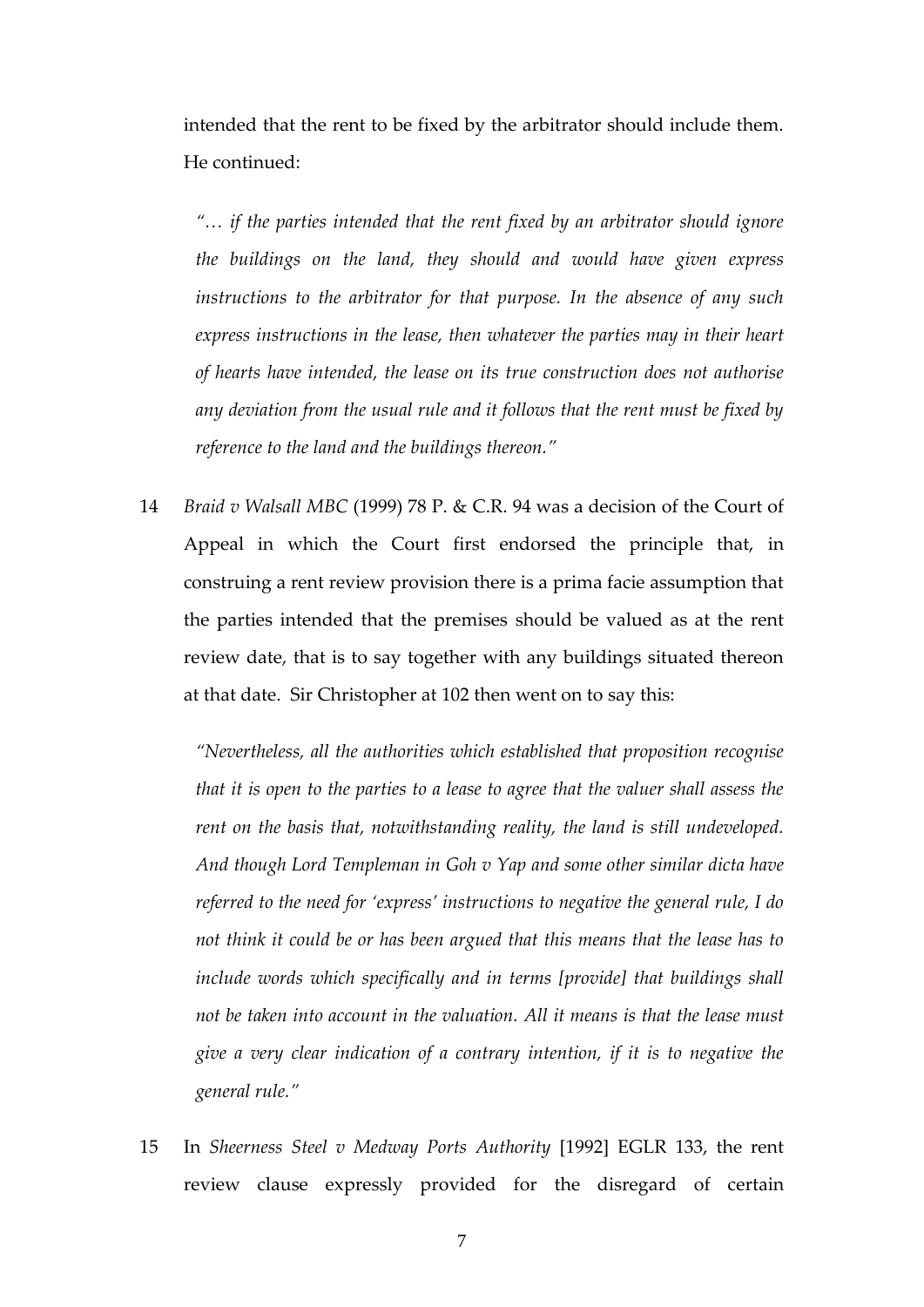improvements, that is buildings standing on the premises. It said nothing about any other kind of improvements. The question was whether the valuation should take into account extensive earth moving operations by which the tenant had improved the property at his own expense. The Court of Appeal decided that the express exclusion of buildings and certain other provisions in the lease made it clear that only the buildings were to be disregarded<sup>5</sup>.

16 Finally, In *Ipswich Town Football Club v Ipswich Borough Council* [1988] 2 EGLR 146 the Vice-Chancellor decided that the terms of the rent review clause in that lease required the buildings to be disregarded. The lease to the football club distinguished in many places between what it called "the sports ground" and the buildings and erections upon it. The rent review clause required a determination of the rental value of the "sports ground" and the Vice-Chancellor concluded that this meant only the unimproved land. This was a case in which the *prima facie* rule of construction was rebutted by the particular language of the instrument.

#### ANALYSIS

1

17 There is immediate appeal in the Trust's arguments. The parcels clause defines "the Premises" as a "piece of land"<sup>6</sup> , while the RR Clause refers to the property to be valued as "the premises". Although that term is not capitalised in the RR Clause, I think that is likely to be a slip and nothing can be taken from it. Thus, the simple argument runs, the RR Clause requires the land itself, and no more, to be valued.

<sup>5</sup> See also *Laura Investment v Havering LBC* [1992] 1 EGLR 155

<sup>6</sup> The fact the front page of the Lease also refers to it being a "lease relating to land at Wilby Road" does not add anything more to the parcels clause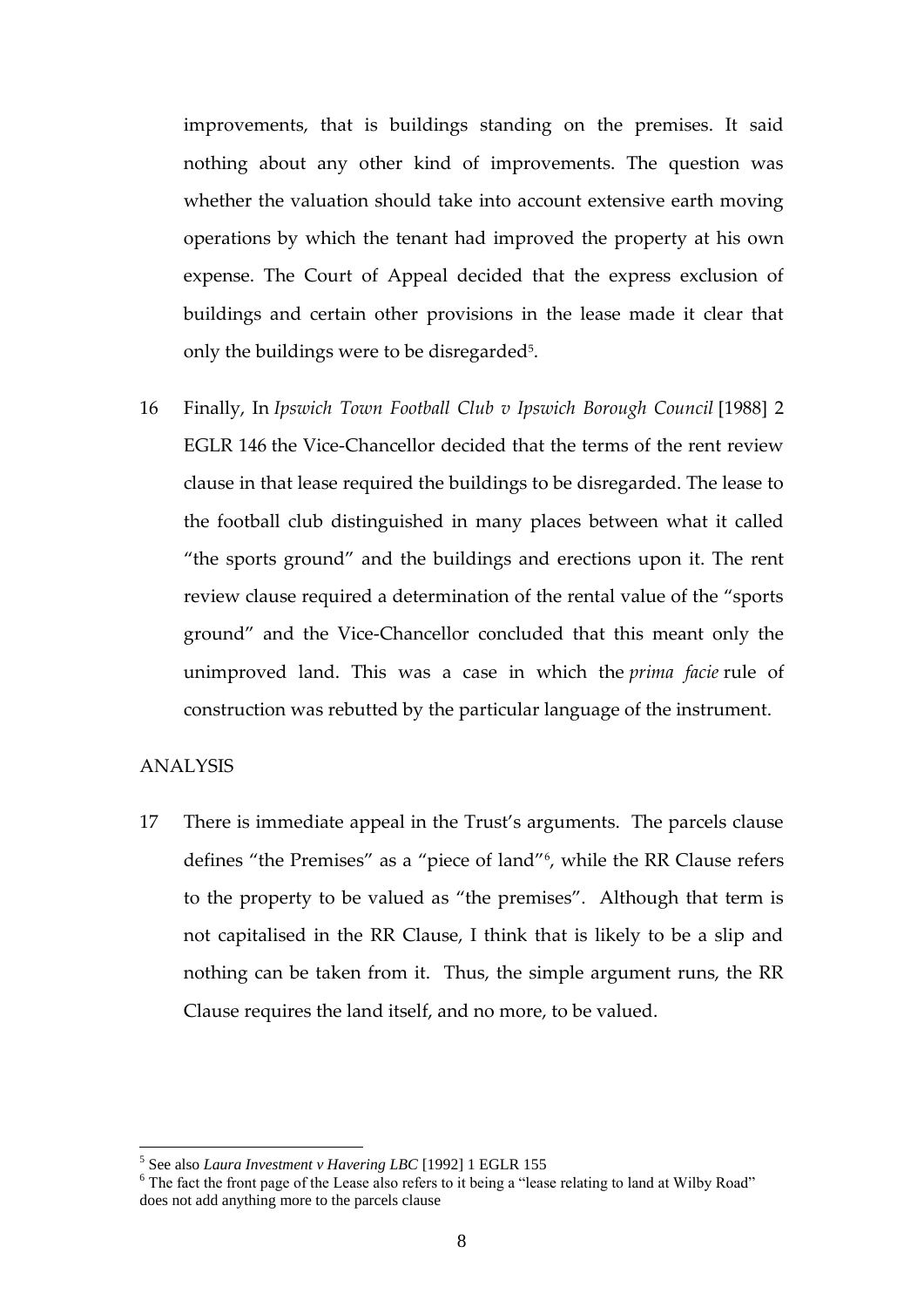- 18 I also note that elsewhere in the Lease, distinctions appear to be drawn between the land on the one hand, and buildings erected on it, on the other (see, for example, clauses 2(1), 2(2), 2(11), 2(12), and 2(13)).
- 19 The use of distinctions between the land and buildings was a key feature in the *Ipswich FC* case, where the Court ended up deciding that only the land was to be valued.
- 20 The Trust also gains support from the proposition that, in general, it is considered unlikely that tenants will be keen to have agreed to pay for both a building's construction, and reviewed rent based on the enhanced value created by that building<sup>7</sup>.
- 21 However, while on the face of the Lease, the parcels expressly referred only to land, in fact by the time the Lease was executed, the Health Centre ("HC") had already been built and was in use. Its existence is part of the admissible factual matrix. Quite plainly, given its existence, it was intended to be demised by the Council to the Trust. As noted above, as a matter of law, buildings are considered to be part and parcel of the land. Accordingly, on this basis, the reference to the land *in the parcels clause at least* must be taken as meaning the HC too.
- 22 If the RR Clause is to be read consistently with the parcels clause, both references to the 'premises' would therefore have to be taken as including the HC. They do not *have* to be so construed, so the question is whether, on the facts of this case, they should.
- 23 The Trust would be entitled to argue that the obvious intention of the parties when the lease was drafted was that the HC would not by then have been built (otherwise clause 2(1) would make no sense). That in

<sup>7</sup> See *Coors Holdings v Dow Properties* [2007] EWCA Civ 255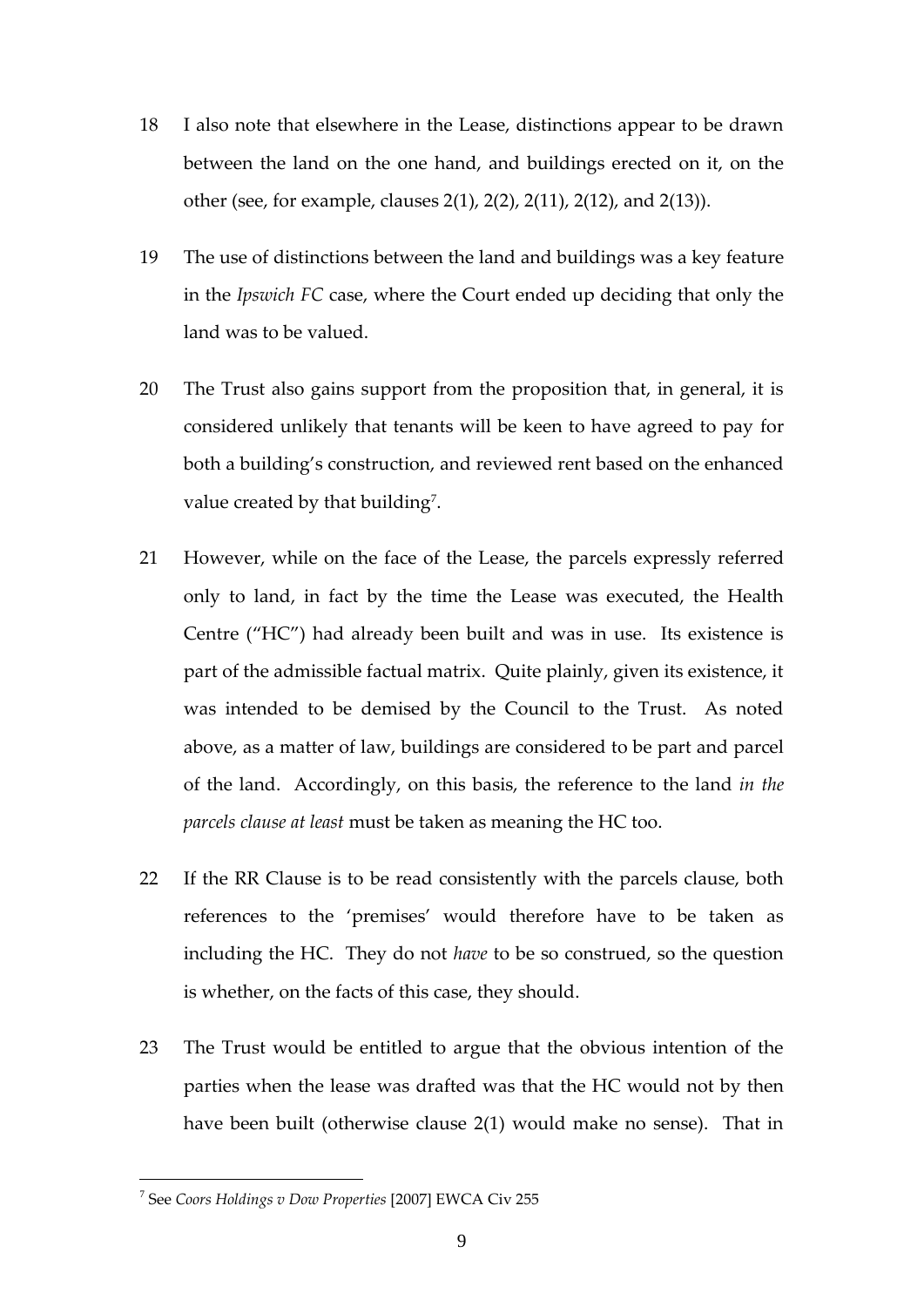turn gives rise to a potential argument that the RR Clause was agreed at a time when 'the Premises' were not intended to encompass the HC.

- 24 That is a reasonable argument, but the counter is that the HC was envisaged from the outset – whether or not it was thought that it would already have been built by the start of the Lease. Once built, it would have formed part of the demised property regardless.
- 25 Moreover, the Lease does not consistently differentiate between the land and the HC. For example, while I have referred to certain clauses already which do appear to differentiate, clauses 2(4), 2(5), 2(6), 2(7), 2(8), 2(10), 2(14), 3(1), 3(2), 3(3), 4(1) and 5(1) do not. The key to the interpretation of the *Ipswich FC* lease in the tenant's favour was the consistency of differentiation $8$ .
- 26 The other point of relevance in *Ipswich FC's* case was that there, the parcels clause *expressly* referred to *both* the land and the buildings as part of the demise. The parcels clause gave a specific label to the land, and it was that label which was used in its rent review clause. That is not a feature of the case before me.
- 27 Another aspect of the *Ipswich FC* case was that the Court formed the view it was a very carefully drafted document<sup>9</sup>. I do not think that can be said for the Lease, which has numerous inconsistencies, refers to the HC works on the basis that they have not yet been completed, fails to include the HC on the plan, and makes a mess of the habendum $^{\rm 10}$ .
- 28 I also note, although this is not a particularly strong point, that the Schedule containing the RR Clause is structured so as to provide for 2

 $8$  It was not 100% consistent, but the Court was able to dismiss any inconsistency as a drafting slip.

<sup>&</sup>lt;sup>9</sup> Even allowing for the minor drafting slips

<sup>&</sup>lt;sup>10</sup> The part dealing with the term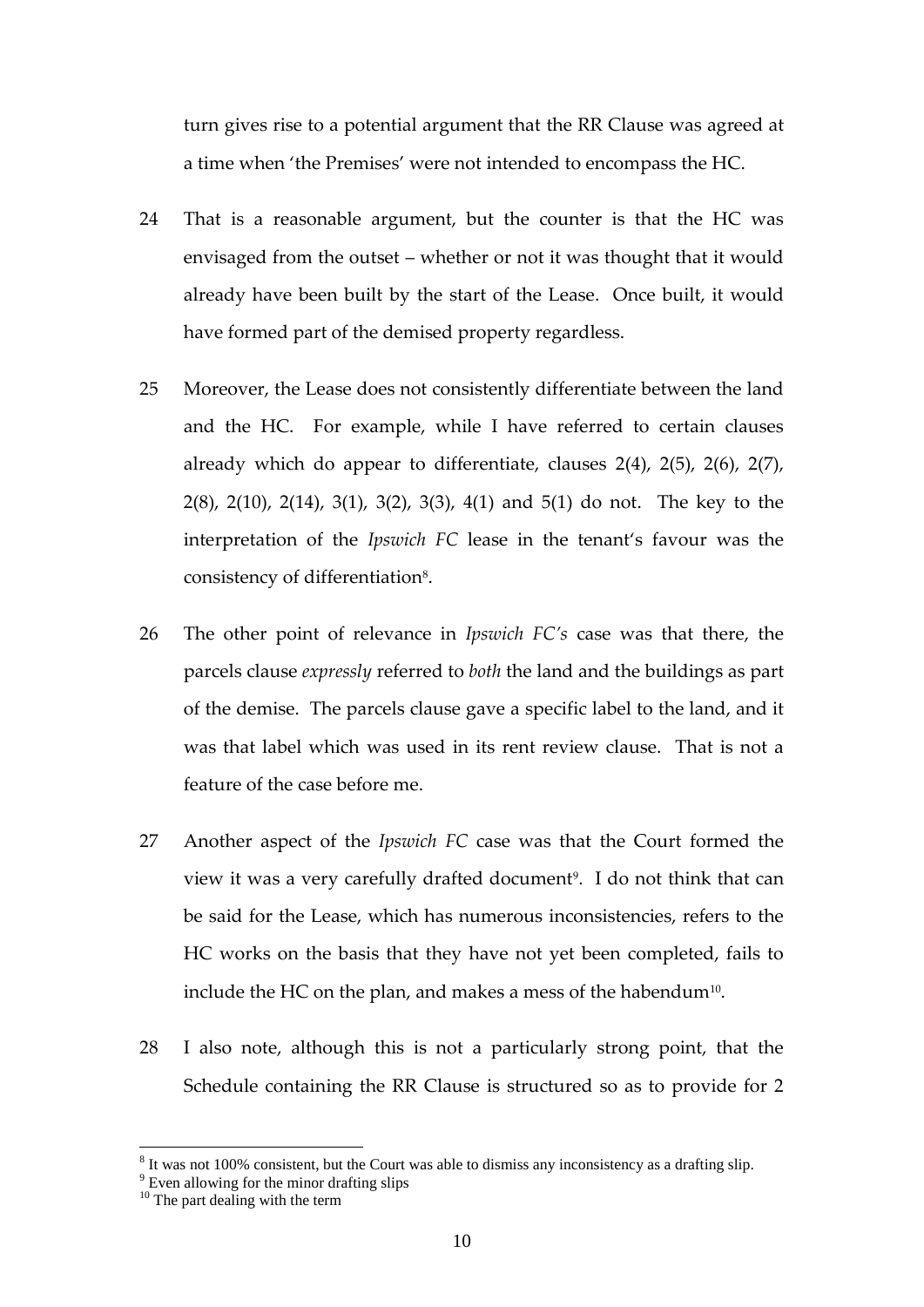distinct periods – first, the period during which the Trust was repaying its borrowing, and then afterwards. Thus the periods are referable to the borrowing, not to the periods before, and after the HC was *built*. As was said in *Goh v Yap,* rent issues out of the land (including any buildings that are part of the land).

- 29 In terms of the context of the Lease, I have already mentioned the point about tenants not being expected to be willing to pay for the building's construction and then the enhanced rental value attributable to it. That is a legitimate point, but here I consider that it is not a *particularly* weighty factor. The Lease clearly aims to set up a balance between the interests of the Council and the Trust through the rent provisions. In recognition of the fact that the Trust had paid for the building, payment of the 'fair market rent' was to be deferred until after the borrowing had been repaid. No date was set for that to be done – an omission which was of course beneficial for the Trust. The concessionary rent during this period was just  $£1$  pa. That is a very significant financial benefit for the Trust, and detriment to the Council, as compared with a full rent. It is also relevant to note that this was, essentially, a 50 year lease. Thus, while the Trust bore the expense of the HC, it would reap the benefits of occupation for a significant time.
- 30 Equally, the Trust would always have been in a position to generate income from the HC. Although I appreciate that in fact, both parties actually intended the Trust would sub-let to the doctors who would be running the HC, the documents expressing those intentions would not have been reasonably available to a third party so I have to discount them (and of course the subjective intentions themselves are not admissible). The Lease prohibits underletting (clause 2(5)), and that must form part of the material for me to consider. However, the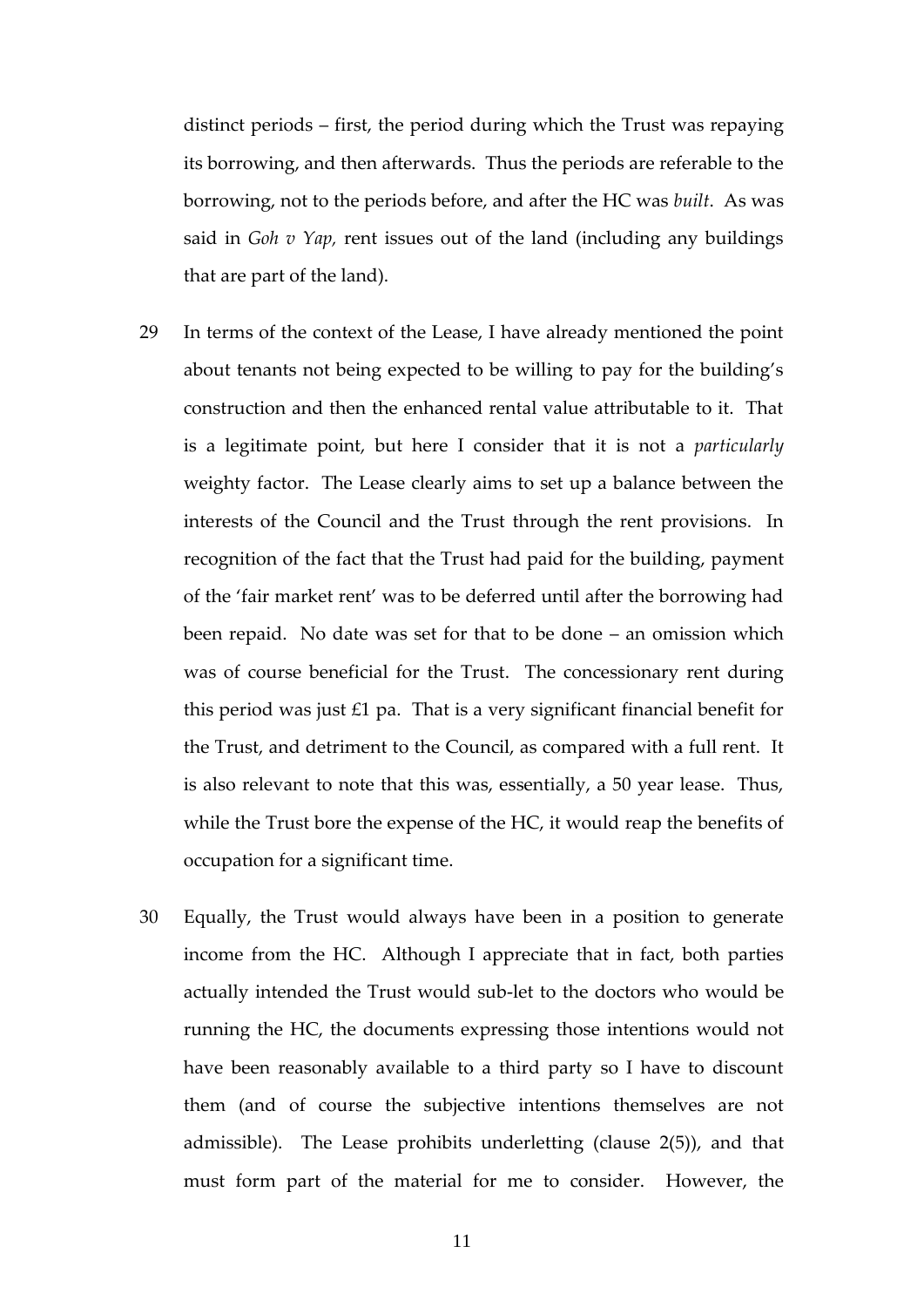remainder of that clause seems to envisage that, at least unless / until 'some person or body were to succeed the Trust in managing the HC', the Trust would be 'managing it'. As the managers of the HC, it would presumably be in a position to generate income from the HC. Clause 5(2) also permits the assignment of the Lease to such a 'successor', who would themselves be able to generate income.

- 31 Thus it cannot be said, in my view, that the Trust's expenditure is so disproportionate that it lends much support to the Trust's argument that it cannot have been intended to pay a market rent for the HC. Taken in the round, the true position is more balanced than that.
- 32 What other indications are there in the Lease? An important part of the RR Clause is that dealing with disregards. A disregard refers to a matter which might otherwise be taken into account in the valuation process, but which the valuer is forbidden from relying upon. Of course, on the Trust's primary case, the HC would not fall to be taken into account anyway, as it claims it is not part of 'the Premises'.
- 33 Here, the disregard relates to, so far as is material, to tenants' improvements other than under an obligation.
- 34 I note it has been said that the disregard in the Lease should not apply to the HC because cl. 2(1) of the Lease contains an obligation to build the HC. The problem with this argument is that the works were not done pursuant to that covenant, as they were done before the Lease was executed.
- 35 The specific disregard in the Lease is referable to s.34(1)(c) of the Landlord & Tenant Act 1954 (as amended). The full version of this provision in force at the time of the Lease was: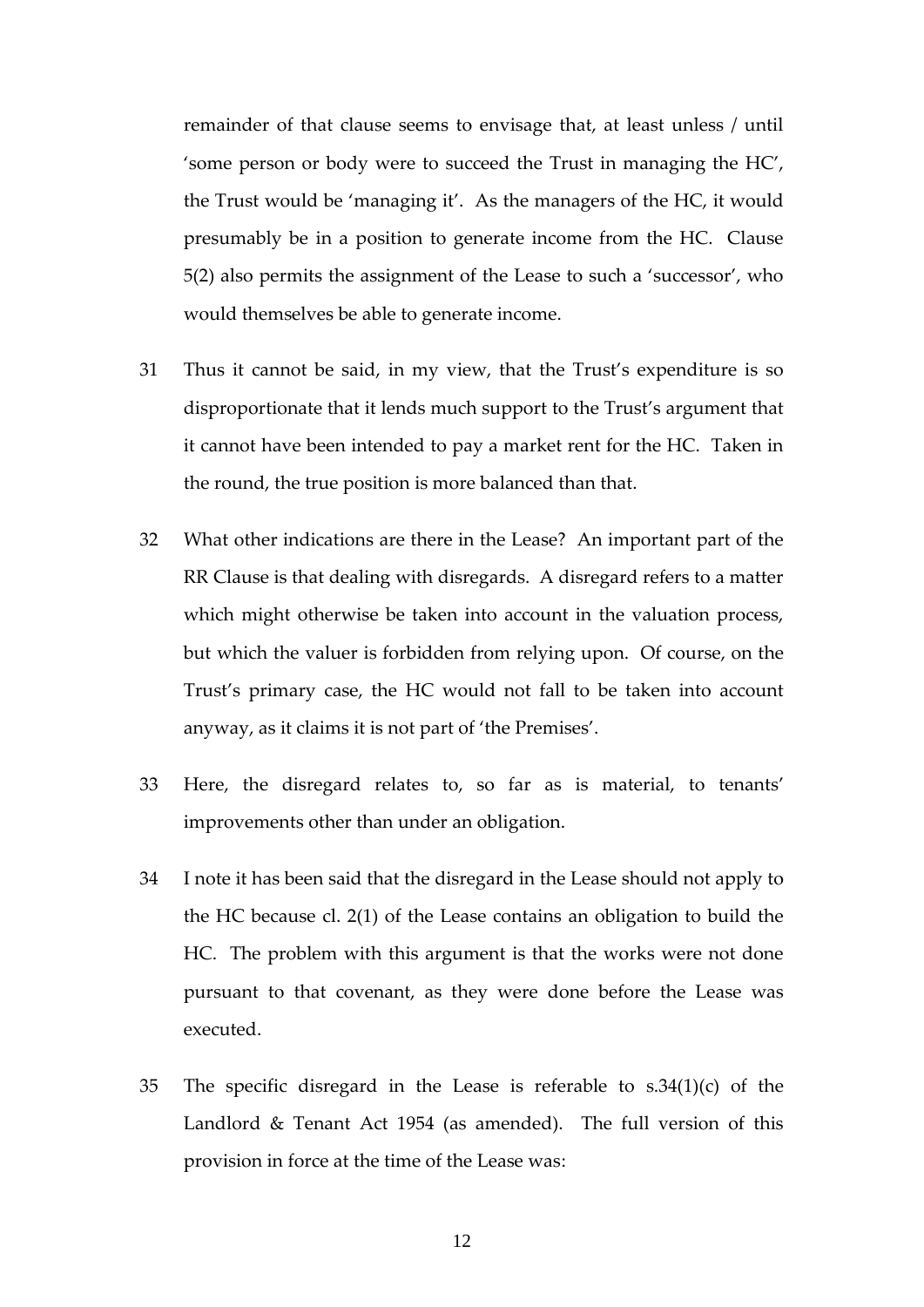34(1) *The rent payable under a tenancy granted by order of the court under this Part of this Act shall be such as may be agreed between the landlord and the tenant or as, in default of such agreement, may be determined by the court to be that at which, having regard to the terms of the tenancy (other than those relating to rent), the holding might reasonably be expected to be let in the open market by a willing lessor, there being disregarded—*

*…*

*(c) any effect on rent of an improvement to which this paragraph applies,*

*…*

*34(2) Paragraph (c) of the foregoing subsection applies to any improvement carried out by a person who at the time it was carried out was the tenant, but only if it was carried out otherwise than in pursuance of an obligation to his immediate landlord and either it was carried out during the current tenancy or the following conditions are satisfied, that is to say,—*

*(a) that it was completed not more than twenty-one years before the application for the new tenancy was made; and*

*(b) that the holding or any part of it affected by the improvement has at all times since the completion of the improvement been comprised in tenancies of the description specified in section 23(1) of this Act; and*

*(c) that at the termination of each of those tenancies the tenant did not quit.*

## (underlining added)

36 The first point that is striking about this is the question how it can be relevant, in its full terms, to a rent review, given that the underlined part is applicable only to lease renewals. In *[Euston Centre Properties Ltd v H.](https://login.westlaw.co.uk/maf/wluk/app/document?src=doc&linktype=ref&context=453&crumb-action=replace&docguid=I5D3B5F70E43611DA8FC2A0F0355337E9)  [& J. Wilson Ltd \(1982\) 262 E.G. 1079](https://login.westlaw.co.uk/maf/wluk/app/document?src=doc&linktype=ref&context=453&crumb-action=replace&docguid=I5D3B5F70E43611DA8FC2A0F0355337E9)*, the High Court took the view that it was permissible to essentially ignore most of s.34(2). There, the Judge said the 'relevant' part was simply:

*"The rent payable … shall be such as … may be determined … to be that at which … the holding might reasonably be expected to be let in the open market by a willing lessor, there being disregarded… (c) any effect on rent of an*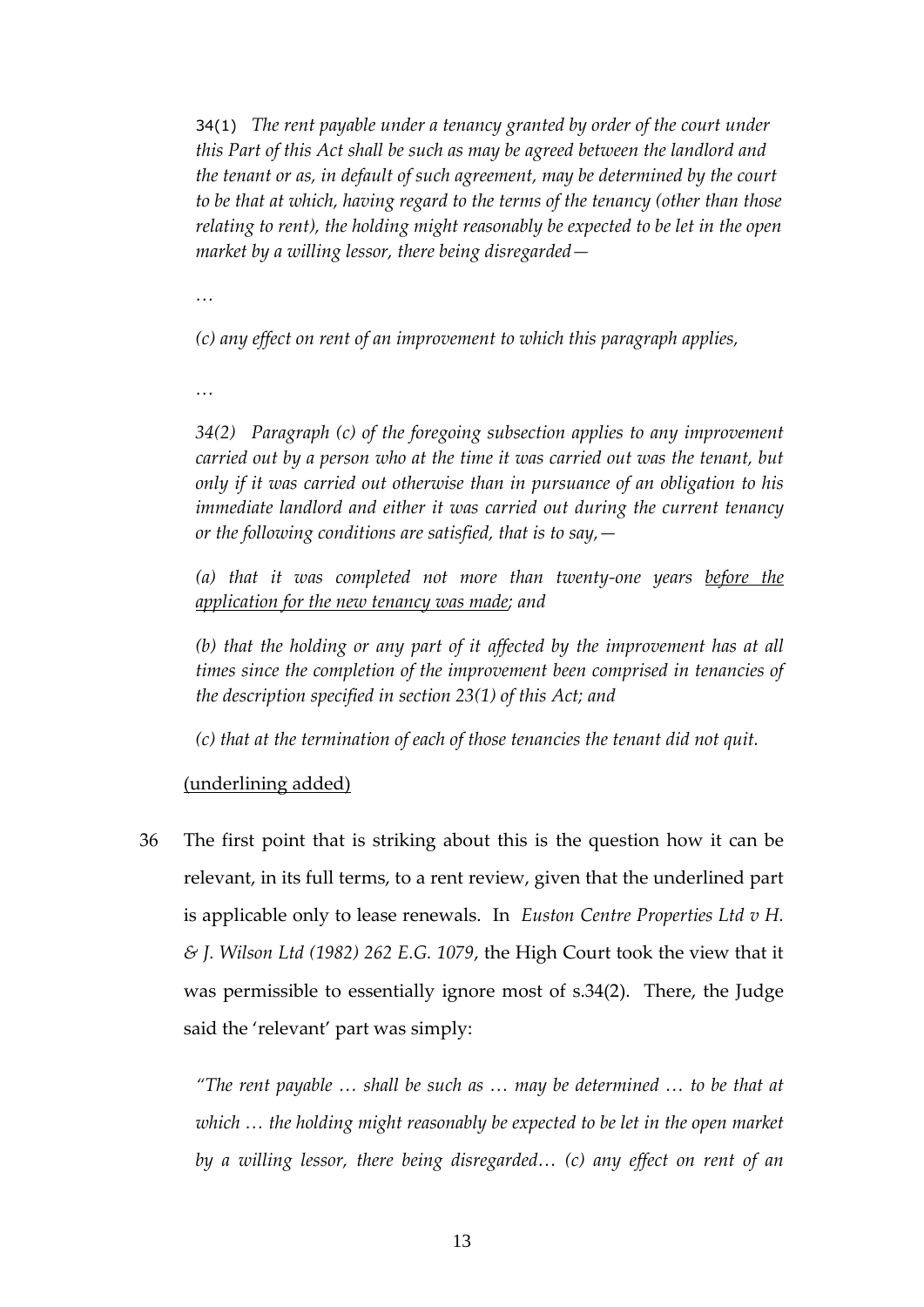*improvement to which this paragraph applies… (2) Paragraph (c) of the foregoing subsection applies to any improvement carried out by a person who at the time it was carried out was the tenant, but only if it was carried out otherwise than in pursuance of an obligation to his immediate landlord …"*

- 37 In *Euston* it was held, in effect, that where there is an express disregard relating to s.34(1) (as amended), an improvement carried out by the tenant before it became the tenant (eg while it was a mere licensee allowed in by the landlord to do some works), that improvement would not be disregarded, because it wasn't carried out by a person *"who at the time it was carried out was the tenant"*. Here, so far as I am aware, no one contends that the Trust was in occupation prior to the Lease *as a tenant<sup>11</sup>* . On that basis, its construction of the HC would not fall to be disregarded under  $s.34(1)(c)$ .
- 38 Accordingly, I see no evidential basis for advising that the HC constituted an improvement to be disregarded within the meaning of the Lease.
- 39 That in turn leads to the argument, which was endorsed in *Ponsonby*, and *Sheerness Steel* that where, as here, a lease contains express disregards, matters which do not fall within them ought normally to be valued.
- 40 It may well be apparent, from reading this Advice so far, that my view of the Lease is that as a matter of the language used, the HC forms part of the Premises and ought to be valued. My view is fortified because it accords with the fundamental principles involved in cases of this nature, in particular those relating to the desirability to value property 'as it is'

 $11$  I have seen reference in the minutes to the Council arranging for a letter of consent to be written permitting the Trust to enter onto the land prior to the Lease being finalised. Entry pending negotiations for a lease does not usually give rise to a tenancy: *Javad v Aqil* [1991] WLR 1007